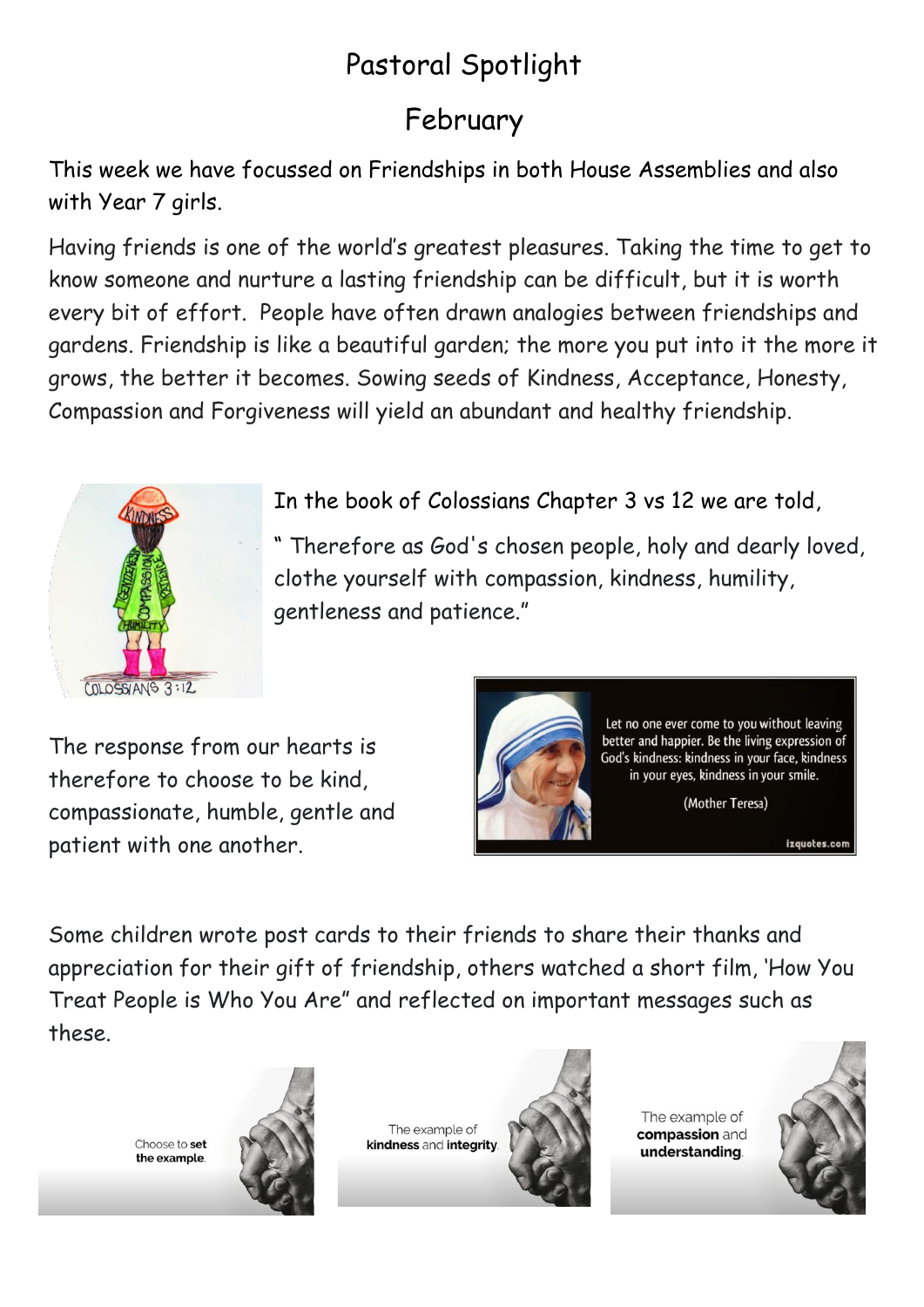The younger children liked this message from Winnie the Pooh



Year 7 girls reflected on the ups and downs of friendships and how as a group they can recognise signs of problems and what they can do to help. Working together, supporting each other as they navigate the ups and downs of friendships.

A recommended read

[https://www.amazon.co.uk/When-Girls-Fall-Out](https://www.amazon.co.uk/When-Girls-Fall-Out-daughters/dp/1399901087/ref=sr_1_1?adgrpid=132235211204&gclid=EAIaIQobChMIhcv-sevy9QIV3oBQBh1sLw0FEAAYASAAEgIlMfD_BwE&hvadid=578366574666&hvdev=c&hvlocphy=1006598&hvnetw=g&hvqmt=b&hvrand=3073555294914427494&hvtargid=kwd-1561908627588&hydadcr=4180_2155367&keywords=when+girls+fall+out&qid=1644417194&sr=8-1)[daughters/dp/1399901087/ref=sr\\_1\\_1?adgrpid=132235211204&gclid=EAIaIQob](https://www.amazon.co.uk/When-Girls-Fall-Out-daughters/dp/1399901087/ref=sr_1_1?adgrpid=132235211204&gclid=EAIaIQobChMIhcv-sevy9QIV3oBQBh1sLw0FEAAYASAAEgIlMfD_BwE&hvadid=578366574666&hvdev=c&hvlocphy=1006598&hvnetw=g&hvqmt=b&hvrand=3073555294914427494&hvtargid=kwd-1561908627588&hydadcr=4180_2155367&keywords=when+girls+fall+out&qid=1644417194&sr=8-1) [ChMIhcv](https://www.amazon.co.uk/When-Girls-Fall-Out-daughters/dp/1399901087/ref=sr_1_1?adgrpid=132235211204&gclid=EAIaIQobChMIhcv-sevy9QIV3oBQBh1sLw0FEAAYASAAEgIlMfD_BwE&hvadid=578366574666&hvdev=c&hvlocphy=1006598&hvnetw=g&hvqmt=b&hvrand=3073555294914427494&hvtargid=kwd-1561908627588&hydadcr=4180_2155367&keywords=when+girls+fall+out&qid=1644417194&sr=8-1)[sevy9QIV3oBQBh1sLw0FEAAYASAAEgIlMfD\\_BwE&hvadid=578366574666&hvd](https://www.amazon.co.uk/When-Girls-Fall-Out-daughters/dp/1399901087/ref=sr_1_1?adgrpid=132235211204&gclid=EAIaIQobChMIhcv-sevy9QIV3oBQBh1sLw0FEAAYASAAEgIlMfD_BwE&hvadid=578366574666&hvdev=c&hvlocphy=1006598&hvnetw=g&hvqmt=b&hvrand=3073555294914427494&hvtargid=kwd-1561908627588&hydadcr=4180_2155367&keywords=when+girls+fall+out&qid=1644417194&sr=8-1) [ev=c&hvlocphy=1006598&hvnetw=g&hvqmt=b&hvrand=3073555294914427494&h](https://www.amazon.co.uk/When-Girls-Fall-Out-daughters/dp/1399901087/ref=sr_1_1?adgrpid=132235211204&gclid=EAIaIQobChMIhcv-sevy9QIV3oBQBh1sLw0FEAAYASAAEgIlMfD_BwE&hvadid=578366574666&hvdev=c&hvlocphy=1006598&hvnetw=g&hvqmt=b&hvrand=3073555294914427494&hvtargid=kwd-1561908627588&hydadcr=4180_2155367&keywords=when+girls+fall+out&qid=1644417194&sr=8-1) [vtargid=kwd-](https://www.amazon.co.uk/When-Girls-Fall-Out-daughters/dp/1399901087/ref=sr_1_1?adgrpid=132235211204&gclid=EAIaIQobChMIhcv-sevy9QIV3oBQBh1sLw0FEAAYASAAEgIlMfD_BwE&hvadid=578366574666&hvdev=c&hvlocphy=1006598&hvnetw=g&hvqmt=b&hvrand=3073555294914427494&hvtargid=kwd-1561908627588&hydadcr=4180_2155367&keywords=when+girls+fall+out&qid=1644417194&sr=8-1)[1561908627588&hydadcr=4180\\_2155367&keywords=when+girls+fall+out&qid=164](https://www.amazon.co.uk/When-Girls-Fall-Out-daughters/dp/1399901087/ref=sr_1_1?adgrpid=132235211204&gclid=EAIaIQobChMIhcv-sevy9QIV3oBQBh1sLw0FEAAYASAAEgIlMfD_BwE&hvadid=578366574666&hvdev=c&hvlocphy=1006598&hvnetw=g&hvqmt=b&hvrand=3073555294914427494&hvtargid=kwd-1561908627588&hydadcr=4180_2155367&keywords=when+girls+fall+out&qid=1644417194&sr=8-1) [4417194&sr=8-1](https://www.amazon.co.uk/When-Girls-Fall-Out-daughters/dp/1399901087/ref=sr_1_1?adgrpid=132235211204&gclid=EAIaIQobChMIhcv-sevy9QIV3oBQBh1sLw0FEAAYASAAEgIlMfD_BwE&hvadid=578366574666&hvdev=c&hvlocphy=1006598&hvnetw=g&hvqmt=b&hvrand=3073555294914427494&hvtargid=kwd-1561908627588&hydadcr=4180_2155367&keywords=when+girls+fall+out&qid=1644417194&sr=8-1)